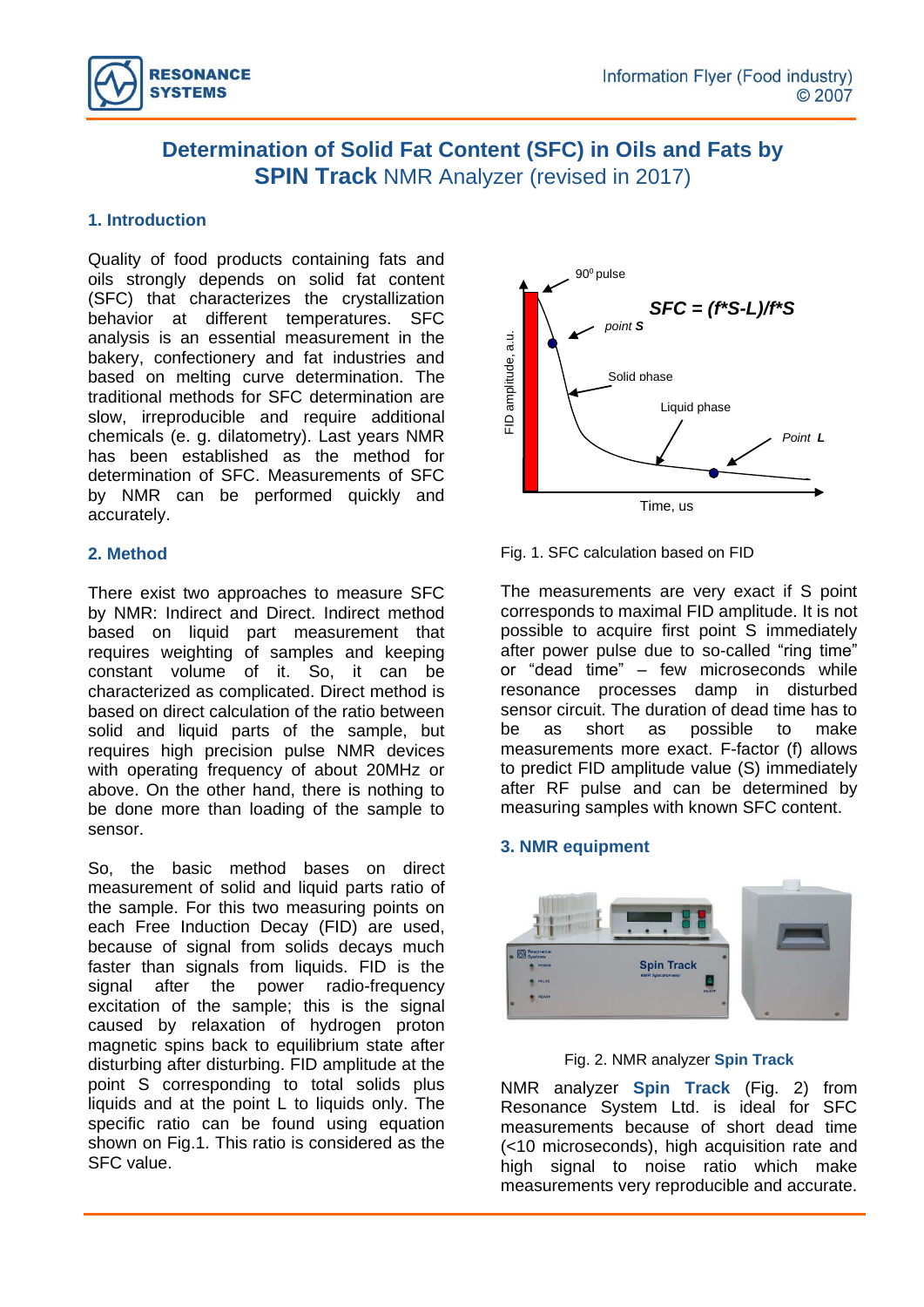

Small weight and mobility allow its usage in production routine measurements and in advanced laboratories for complicated analysis. **Spin Track** fulfills the requirements of international standards like **AOCS Cd 16b-93, AOCS Cd 16-81 revised in 2000, ISO 8292, IUPAC 2.150. Spin Track** is built utilizing up-to-date electronics, very simple to use because all measurements are made automatically pressing one button.

#### **4. Measurements and calibration**

The volume of the sample is 1-3 ml. SFC measurements cycle for 5 point melting curve using special container for samples and thermostat:

- melting at  $80.100^{\circ}$ C and holding for 15 min
- maintaining sample temperature at 60<sup>°</sup>C for 5-15 min
- maintaining sample temperature at  $0^0C$  for 60 min
- holding sample at required temperature for measurement (typically 10<sup>o</sup>C / 15<sup>o</sup>C / 20<sup>o</sup>C / 25<sup>0</sup>C / 30<sup>0</sup>C / 35<sup>0</sup>C) for 30 -35 min

Every sample is placed into sensor for 6 s and measurement process is started. Full cycle requires  $\approx$  110 min. It is possible to use only one sample for whole cycle with consequently holding at all temperatures but this method requires approximately  $\approx$  230 min.



Fig. 3. Typical calibration curve of **Spin Track** analyzer

The procedure of calibration can be performed using the set of original calibration samples developed by Resonance Systems Ltd. This set contains samples with 25, 50 and 75% of solid phase. Daily calibration of the analyzer is very important to obtain correct results.

Calibration curve of the **Spin Track** analyzer is given above (Fig. 3). Sample with 0% of SFC was distilled water, 100% of Solid content – PMMA.

Analyzer that calibrated on original calibration samples set from Resonance Systems Ltd. has excellent reproducibility. Results of test performed by the center of certification and metrology are presented in table 1.

Table 1

| Sfc, % | $1st$ day | $2nd$ day | 7 <sup>th</sup> day |
|--------|-----------|-----------|---------------------|
| 23.6   | 23.3      | 24.0      | 23.8                |
| 35.4   | 35.4      | 35.5      | 35.2                |
| 47.6   | 47.5      | 47.5      | 47.3                |
| 56.3   | 56.5      | 56.5      | 56.4                |
| 76.8   | 76.5      | 76.9      | 76.6                |

Every sample was measured with **Spin Track** and measurements were repeated after 1, 2 and 7 days. Samples were held at stable temperature and moisture conditions during this period.

Calibration samples should be stored in vertical position at 20-23<sup>o</sup>C and 25-30% of air moisture being kept out from direct light and overheating.

### **5. Software**

NMR spectrometer is controlled by original software **Relax** developed by Resonance Systems Ltd.



Fig. 4. **Relax** software screenshot